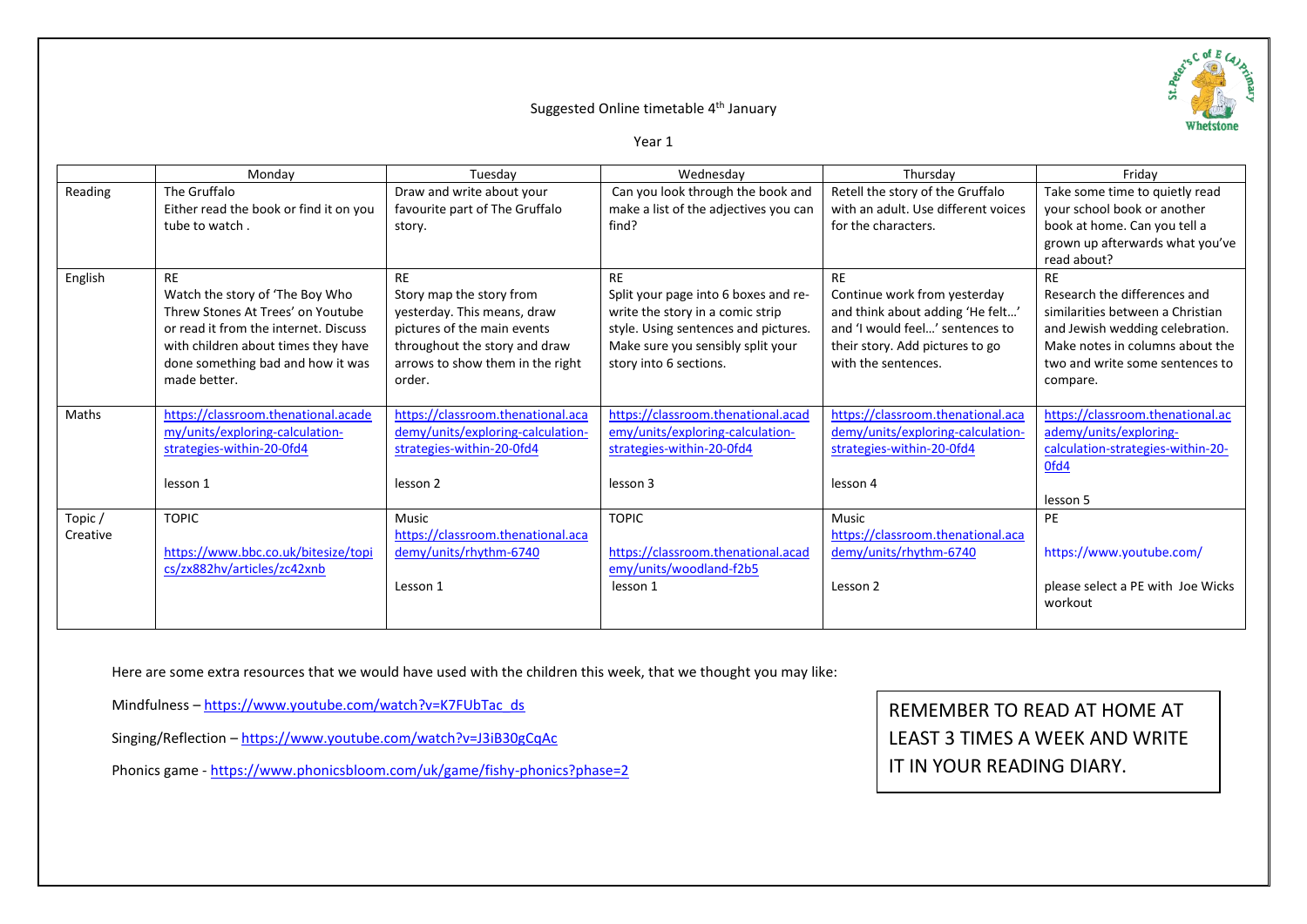

Suggested Online timetable 11<sup>th</sup> January

| . .<br>۰,<br>× |  |
|----------------|--|
|----------------|--|

|                    | Monday                                                                                                  | Tuesday                                                                                                 | Wednesday                                                                                                                                                      | Thursday                                                                                                            | Friday                                                                                                                                          |
|--------------------|---------------------------------------------------------------------------------------------------------|---------------------------------------------------------------------------------------------------------|----------------------------------------------------------------------------------------------------------------------------------------------------------------|---------------------------------------------------------------------------------------------------------------------|-------------------------------------------------------------------------------------------------------------------------------------------------|
| Reading            | Stickman<br>Either read the book or find it on you<br>tube to watch.                                    | Create a book review about<br>Stickman. What part was your<br>favourite?                                | Think about all the things that<br>happened to Stickman. How would<br>he be feeling? Create a feelings<br>map to show how when he is<br>happy/sad/nervous etc? | Make puppets and act out<br>stickman to your family. Don't<br>forget to use different voices for<br>the characters! | Take some time to quietly read<br>your school book or another book<br>at home. Can you tell a grown up<br>afterwards what you've read<br>about? |
| English            | https://www.bbc.co.uk/bitesize/artic<br>les/zmgtnrd                                                     | https://www.bbc.co.uk/bitesize/a<br>rticles/zrs78hv                                                     | https://www.bbc.co.uk/bitesize/art<br>icles/zk9pnrd<br>activity 1                                                                                              | https://www.bbc.co.uk/bitesize<br>/articles/zk9pnrd<br>activity 2                                                   | https://www.bbc.co.uk/bitesize/art<br>icles/zk9pnrd<br>activity 3                                                                               |
| Maths              | https://classroom.thenational.acade<br>my/units/addition-and-subtraction-<br>within-20-79fd<br>lesson 1 | https://classroom.thenational.aca<br>demy/units/addition-and-<br>subtraction-within-20-79fd<br>lesson 2 | https://classroom.thenational.acad<br>emy/units/addition-and-<br>subtraction-within-20-79fd<br>lesson 3                                                        | https://classroom.thenational.a<br>cademy/units/addition-and-<br>subtraction-within-20-79fd<br>lesson 4             | https://classroom.thenational.acad<br>emy/units/addition-and-<br>subtraction-within-20-79fd<br>lesson 5                                         |
| Topic/<br>Creative | Topic<br>https://www.bbc.co.uk/bitesiz<br>e/topics/z83bkgt/resources/1                                  | <b>PHSE</b><br>https://classroom.thenational.aca<br>demy/units/i-know-my-rights-<br>c133<br>Lesson 1    | Topic<br>https://www.bbc.co.uk/bitesize/art<br>icles/zbppgfr                                                                                                   | Music<br>https://classroom.thenational.a<br>cademy/units/rhythm-6740<br>Lesson 3                                    | PE<br>https://www.youtube.com/<br>please select a PE with Joe Wicks<br>workout                                                                  |

Here are some extra resources that we would have used with the children this week, that we thought you may like:

Mindfulness – [https://www.youtube.com/watch?v=K7FUbTac\\_ds](https://www.youtube.com/watch?v=K7FUbTac_ds)

Singing/Reflection – <https://www.youtube.com/watch?v=J3iB30gCqAc>

Phonics game - <https://www.phonicsbloom.com/uk/game/fishy-phonics?phase=2>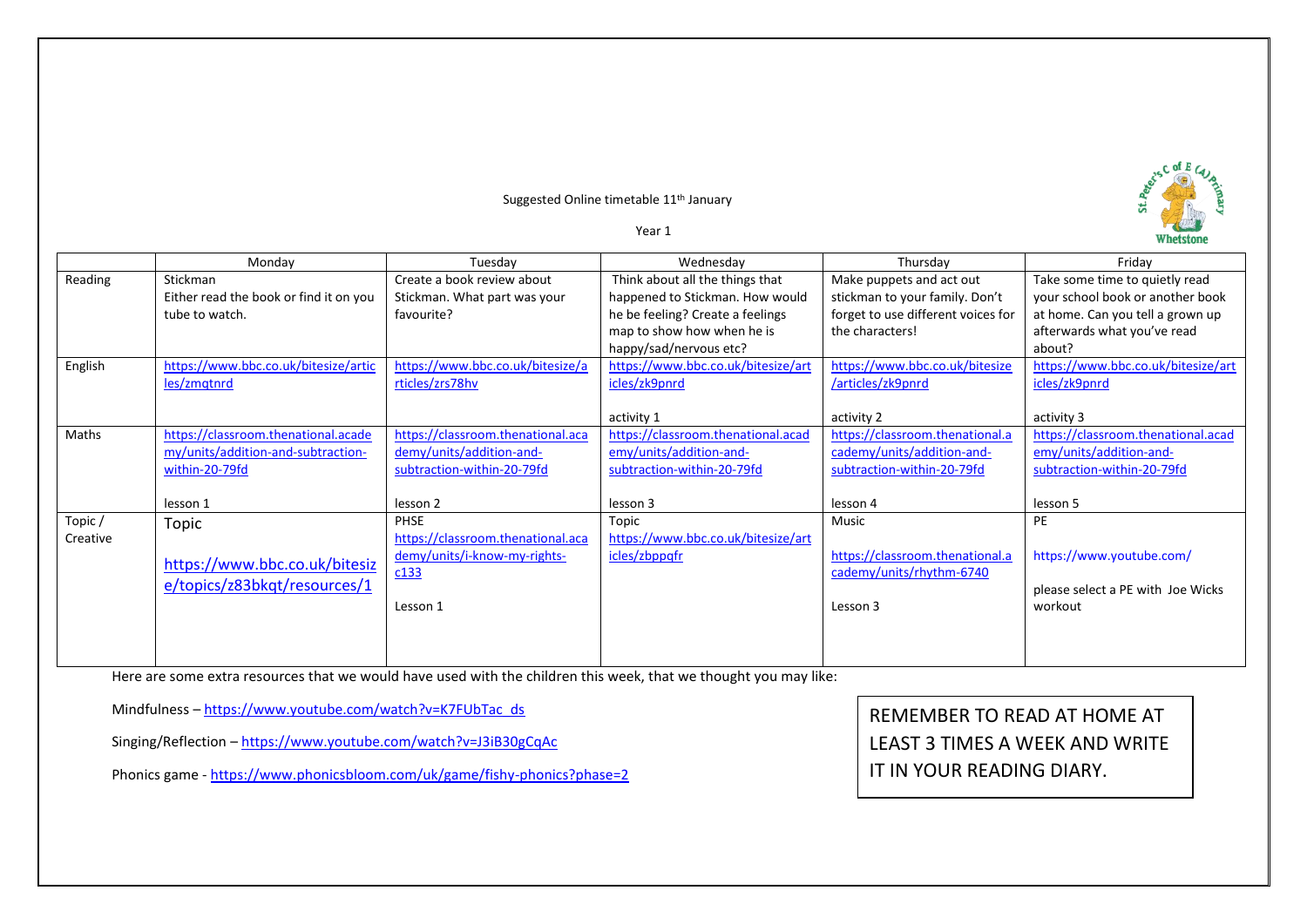Suggested Online timetable 18<sup>th</sup> January



Year 1

|                    | Monday                                                                                                                                                                                | Tuesday                                                                                                 | Wednesday                                                                                                              | Thursday                                                                                                                                                                          | Friday                                                                                                       |  |  |
|--------------------|---------------------------------------------------------------------------------------------------------------------------------------------------------------------------------------|---------------------------------------------------------------------------------------------------------|------------------------------------------------------------------------------------------------------------------------|-----------------------------------------------------------------------------------------------------------------------------------------------------------------------------------|--------------------------------------------------------------------------------------------------------------|--|--|
| Reading            |                                                                                                                                                                                       |                                                                                                         |                                                                                                                        |                                                                                                                                                                                   |                                                                                                              |  |  |
|                    | Reading Research Task (15 mins per day)                                                                                                                                               |                                                                                                         |                                                                                                                        |                                                                                                                                                                                   |                                                                                                              |  |  |
|                    | This week you need to pick a topic to research about. (Think about an animal, a place, a famous person) and use your reading time to research on the internet and using any books you |                                                                                                         |                                                                                                                        |                                                                                                                                                                                   |                                                                                                              |  |  |
|                    |                                                                                                                                                                                       |                                                                                                         |                                                                                                                        | have. You need to read resources independently and make notes about what you have read. Then, you can turn what you have learnt into a booklet or leaflet. Try and summarise your |                                                                                                              |  |  |
|                    |                                                                                                                                                                                       |                                                                                                         | information and put the new information into your own sentences and words so you are understanding what you have read. |                                                                                                                                                                                   |                                                                                                              |  |  |
| English            | https://www.bbc.co.uk/bitesize/artic<br>les/z9n3p4j                                                                                                                                   | https://www.bbc.co.uk/bitesize/a<br>rticles/z9n3p4j                                                     | https://www.bbc.co.uk/bitesize/art<br>icles/z9n3p4j                                                                    | https://www.bbc.co.uk/bitesize/articl<br>es/z9n3p4j                                                                                                                               | https://www.bbc.co.uk/bitesi<br>ze/articles/z9n3p4j                                                          |  |  |
| Maths              | https://classroom.thenational.acade<br>my/units/addition-and-subtraction-<br>within-20-79fd<br>lesson 6                                                                               | https://classroom.thenational.aca<br>demy/units/addition-and-<br>subtraction-within-20-79fd<br>lesson 7 | https://classroom.thenational.acad<br>emy/units/addition-and-<br>subtraction-within-20-79fd<br>lesson 8                | https://classroom.thenational.acade<br>my/units/addition-and-subtraction-<br>within-20-79fd<br>lesson 9                                                                           | https://classroom.thenationa<br>l.academy/units/addition-<br>and-subtraction-within-20-<br>79fd<br>lesson 10 |  |  |
| Topic/<br>Creative | <b>TOPIC</b><br>https://www.bbc.co.uk/bitesize/artic<br>les/z9df6g8                                                                                                                   | <b>PHSE</b><br>https://classroom.thenational.aca<br>demy/units/i-know-my-rights-<br>c133<br>Lesson 2    | <b>TOPIC</b><br>https://classroom.thenational.acad<br>emy/units/woodland-f2b5<br>lesson 2                              | Music<br>https://classroom.thenational.acade<br>my/units/rhythm-6740<br>Lesson 4                                                                                                  | PE<br>https://www.youtube.com/<br>please select a PE with Joe<br>Wicks workout                               |  |  |

Here are some extra resources that we would have used with the children this week, that we thought you may like:

Mindfulness – [https://www.youtube.com/watch?v=K7FUbTac\\_ds](https://www.youtube.com/watch?v=K7FUbTac_ds)

Singing/Reflection – <https://www.youtube.com/watch?v=J3iB30gCqAc>

Phonics game - <https://www.phonicsbloom.com/uk/game/fishy-phonics?phase=2>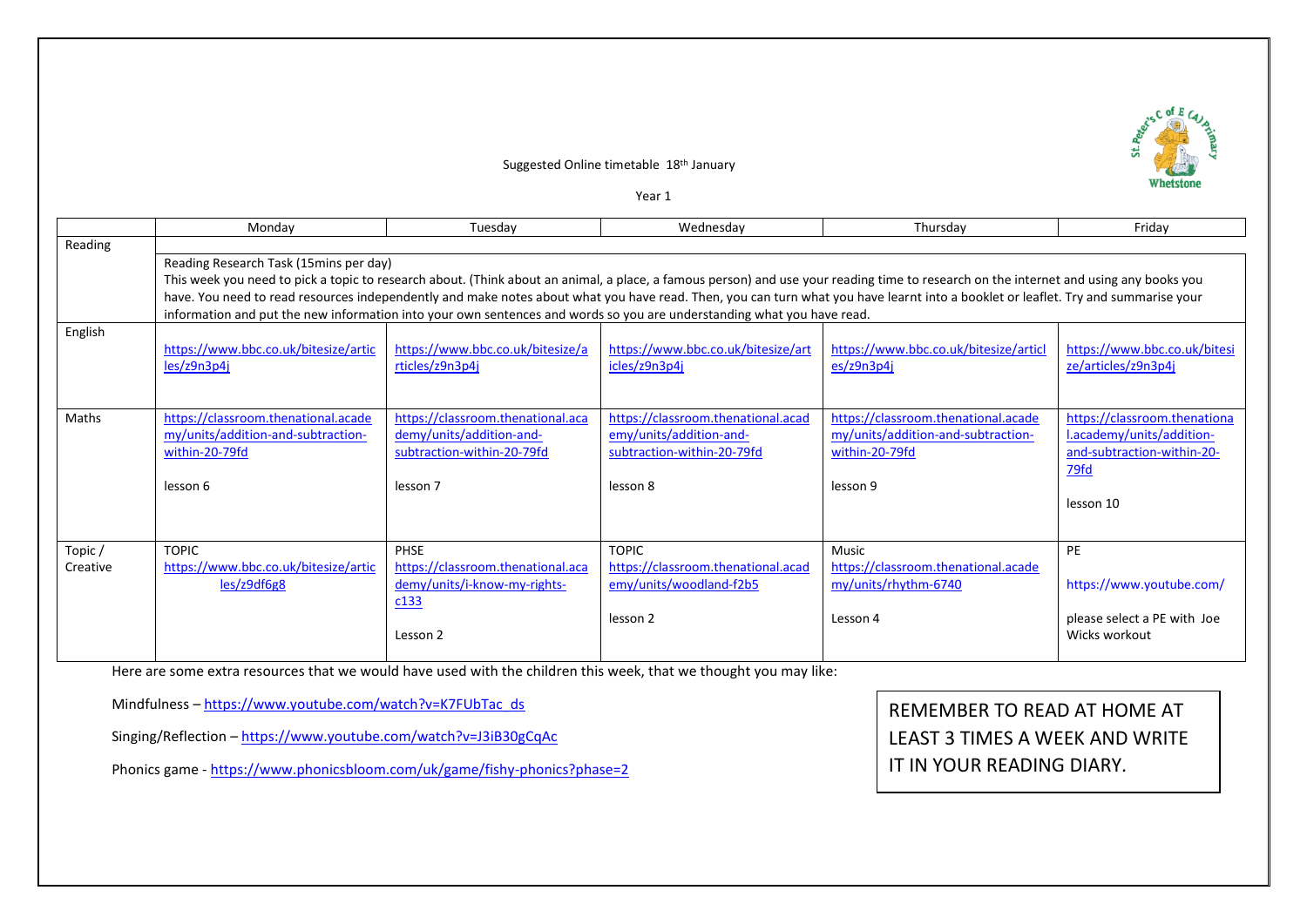

## Suggested Online timetable 25<sup>th</sup> January

Year 1

|          | Monday                               | Tuesday                           | Wednesday                          | Thursday                              | Friday                       |
|----------|--------------------------------------|-----------------------------------|------------------------------------|---------------------------------------|------------------------------|
| Reading  | https://classroom.thenational.acade  | https://classroom.thenational.aca | https://classroom.thenational.acad | https://classroom.thenational.acade   | https://classroom.thenationa |
|          | my/units/how-butterflies-came-to-    | demy/units/how-butterflies-       | emy/units/how-butterflies-came-    | my/units/how-butterflies-came-to-be-  | l.academy/units/how-         |
|          | be-7a0c                              | came-to-be-7a0c                   | to-be-7a0c                         | 7a0c                                  | butterflies-came-to-be-7a0c  |
|          | Lesson 1                             | Lesson 2                          | Lesson 3                           | Lesson 4                              | Lesson 5                     |
| English  | https://www.bbc.co.uk/bitesize/artic | https://www.bbc.co.uk/bitesize/a  | https://www.bbc.co.uk/bitesize/art | https://www.bbc.co.uk/bitesize/articl | https://www.bbc.co.uk/bitesi |
|          | les/zkn3bdm                          | rticles/zkn3bdm                   | icles/zkn3bdm                      | es/zkn3bdm                            | ze/articles/zkn3bdm          |
|          |                                      |                                   |                                    |                                       |                              |
| Maths    | https://www.bbc.co.uk/bitesize/artic | https://www.bbc.co.uk/bitesize/a  | https://www.bbc.co.uk/bitesize/art | https://www.bbc.co.uk/bitesize/articl | https://www.bbc.co.uk/bitesi |
|          | les/zhfjqp3                          | rticles/zkjv382                   | icles/zcsftrd                      | es/zx3gf82                            | ze/articles/zx3gf82          |
|          |                                      |                                   |                                    |                                       |                              |
| Topic/   | <b>TOPIC</b>                         | <b>PHSE</b>                       | <b>TOPIC</b>                       | <b>Music</b>                          | PE                           |
| Creative | https://classroom.thenational.acade  | https://classroom.thenational.aca | https://classroom.thenational.acad | https://classroom.thenational.acade   |                              |
|          | my/units/plants-3e9f                 | demy/units/i-know-my-rights-      | emy/units/plants-3e9f              | my/units/rhythm-6740                  | https://www.youtube.com/     |
|          |                                      | c133                              |                                    |                                       |                              |
|          | lesson 1                             |                                   | lesson 2                           | Lesson 5                              | please select a PE with Joe  |
|          |                                      | Lesson 3                          |                                    |                                       | Wicks workout                |

Here are some extra resources that we would have used with the children this week, that we thought you may like:

Mindfulness – [https://www.youtube.com/watch?v=K7FUbTac\\_ds](https://www.youtube.com/watch?v=K7FUbTac_ds)

Singing/Reflection – <https://www.youtube.com/watch?v=J3iB30gCqAc>

Phonics game - <https://www.phonicsbloom.com/uk/game/fishy-phonics?phase=2>

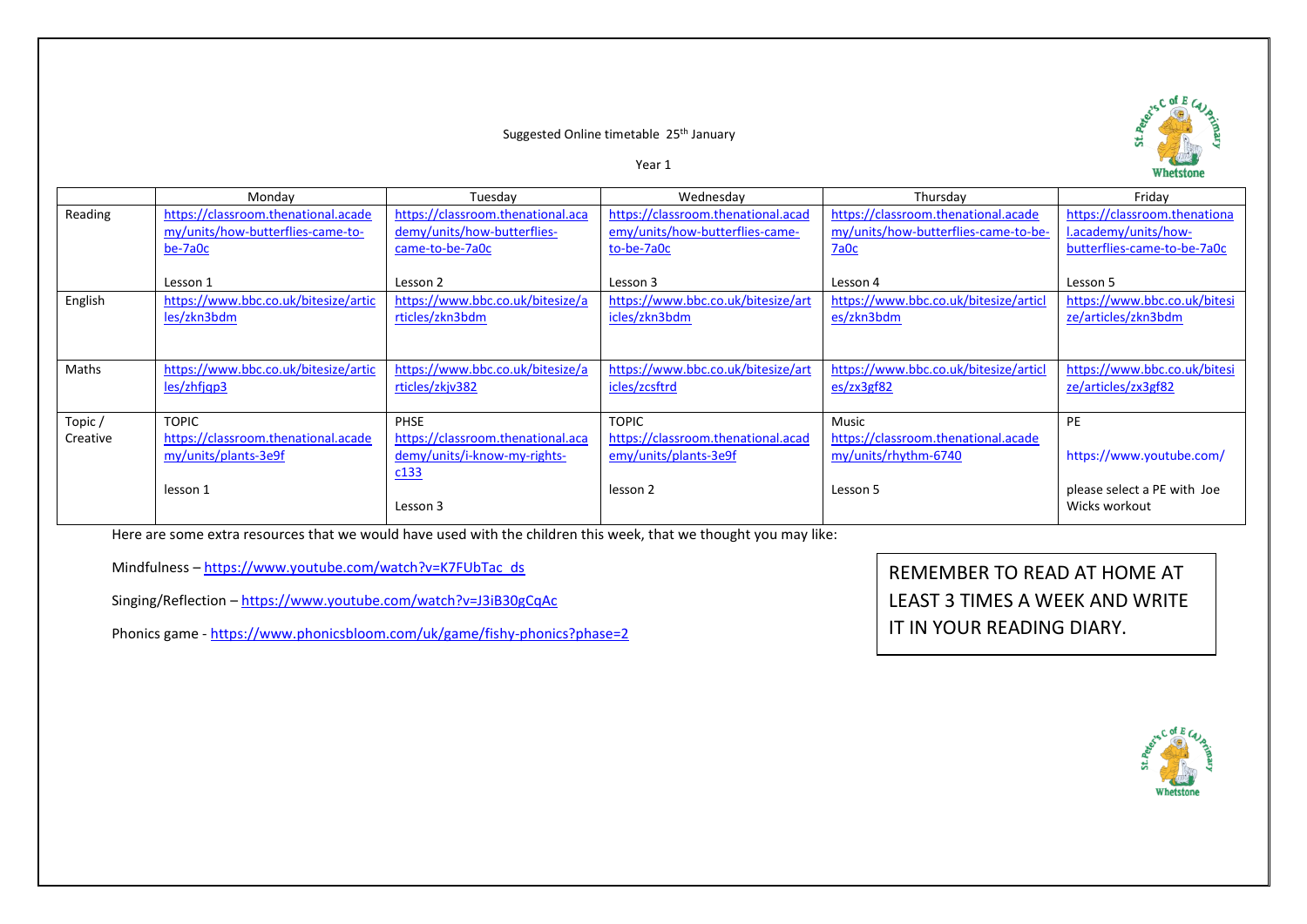## Suggested Online timetable 1<sup>st</sup> February

Year 1

|                    | Monday                                                                                                                                | Tuesday                                                                                  | Wednesday                                                                                       | Thursday                                                                             | Friday                                                                      |  |  |
|--------------------|---------------------------------------------------------------------------------------------------------------------------------------|------------------------------------------------------------------------------------------|-------------------------------------------------------------------------------------------------|--------------------------------------------------------------------------------------|-----------------------------------------------------------------------------|--|--|
| Reading            | Read a book of your choice every day. Can you read it in a different place every day? Your bedroom, outside, at the park, in the car? |                                                                                          |                                                                                                 |                                                                                      |                                                                             |  |  |
| English            | https://classroom.thenational.acade<br>my/units/recount-news-report-78da<br>lesson 1                                                  | https://classroom.thenational.aca<br>demy/units/recount-news-report-<br>78 <sub>da</sub> | https://classroom.thenational.acad<br>emy/units/recount-news-report-<br><u>78da</u><br>lesson 3 | https://classroom.thenational.acade<br>my/units/recount-news-report-78da<br>lesson 4 | https://classroom.thenationa<br>Lacademy/units/recount-<br>news-report-78da |  |  |
|                    |                                                                                                                                       | Lesson 2                                                                                 |                                                                                                 |                                                                                      | Lesson 5                                                                    |  |  |
| Maths              | https://classroom.thenational.acade<br>my/units/numbers-to-50-fe7e                                                                    | https://classroom.thenational.aca<br>demy/units/numbers-to-50-fe7e                       | https://classroom.thenational.acad<br>emy/units/numbers-to-50-fe7e                              | https://classroom.thenational.acade<br>my/units/numbers-to-50-fe7e                   | https://classroom.thenationa<br>l.academy/units/numbers-to-<br>50-fe7e      |  |  |
|                    | lesson 1                                                                                                                              | lesson 2                                                                                 | lesson 3                                                                                        | lesson 4                                                                             | lesson 5                                                                    |  |  |
| Topic/<br>Creative | <b>TOPIC</b><br>https://classroom.thenational.acade<br>my/units/plants-3e9f                                                           | <b>PHSE</b><br>https://classroom.thenational.aca<br>demy/units/i-know-my-rights-<br>c133 | <b>TOPIC</b><br>https://classroom.thenational.acad<br>emy/units/plants-3e9f                     | <b>Music</b><br>https://classroom.thenational.acade<br>my/units/rhythm-6740          | <b>PE</b><br>https://www.youtube.com/                                       |  |  |
|                    | lesson 3                                                                                                                              | Lesson 4                                                                                 | lesson 4                                                                                        | Lesson 6                                                                             | please select a PE with Joe<br>Wicks workout                                |  |  |
|                    | Here are some extra resources that we would have used with the children this week, that we thought you may like:                      |                                                                                          |                                                                                                 |                                                                                      |                                                                             |  |  |

Mindfulness – [https://www.youtube.com/watch?v=K7FUbTac\\_ds](https://www.youtube.com/watch?v=K7FUbTac_ds)

Singing/Reflection - <https://www.youtube.com/watch?v=J3iB30gCqAc>

Phonics game - <https://www.phonicsbloom.com/uk/game/fishy-phonics?phase=2>